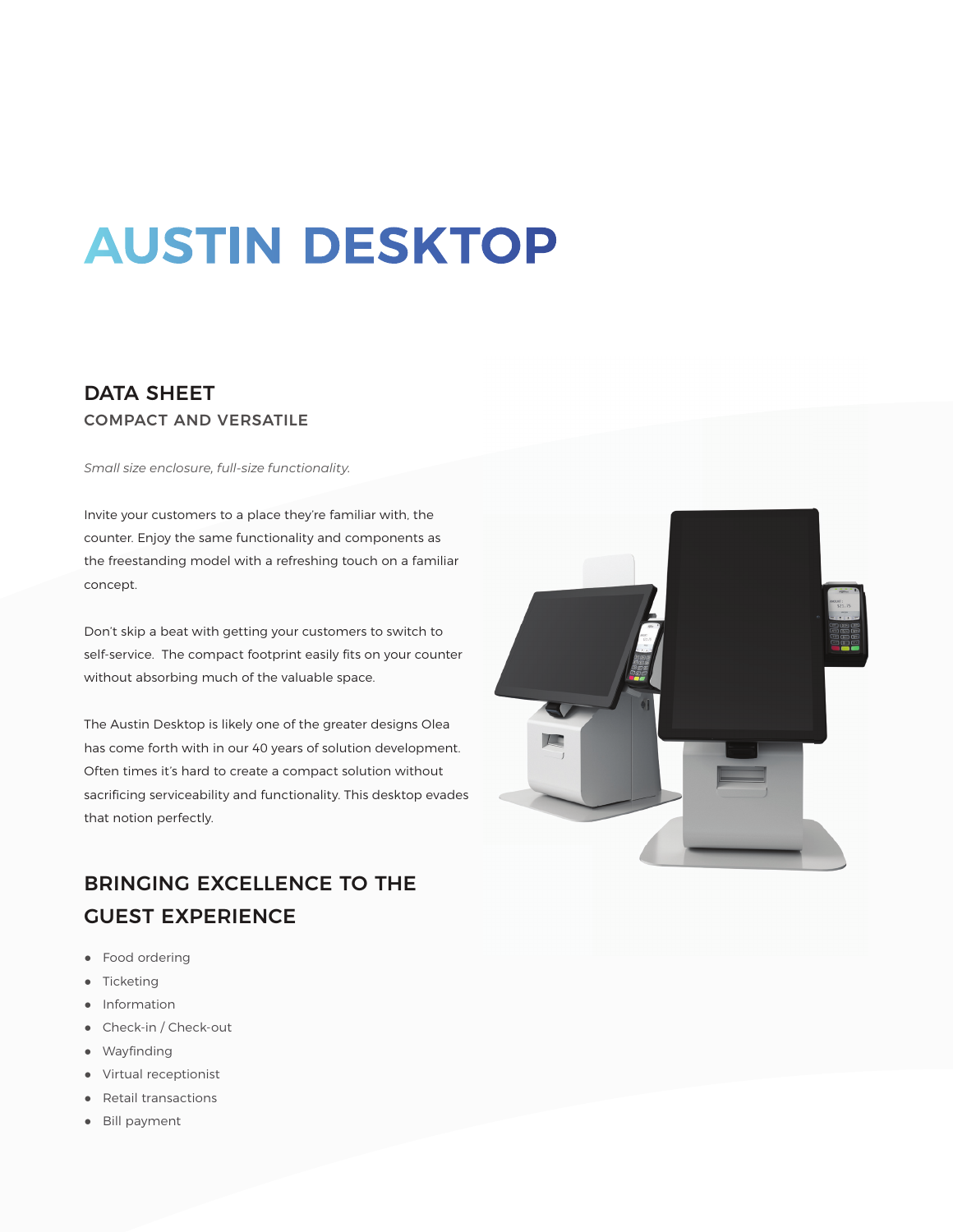# **AUSTIN DESKTOP KIOSK**

## SLEEK & MODERN. THE AUSTIN KIOSK CAN WORK IN ALMOST ANY ENVIRONMENT





The Austin Desktop is a small-size enclosure with full-size functionality. When construction isn't an option and space is limited, repurpose the front counter for self-service instead. That said, don't sacrifice your flexibility when it comes to hardware options:

The monitor can be ordered in portrait or landscape orientation. Both 15" and 22" PCAP touchscreens are available.

The kiosk is serviced from the front-side, making it easy to get in-and-out quickly when routine maintenance is needed.

The kiosk utilizes familiar POS receipt printers so that no kiosk-specific receipt paper needs to be ordered and stocked.

Several payment device options are already available and more are added as needed.

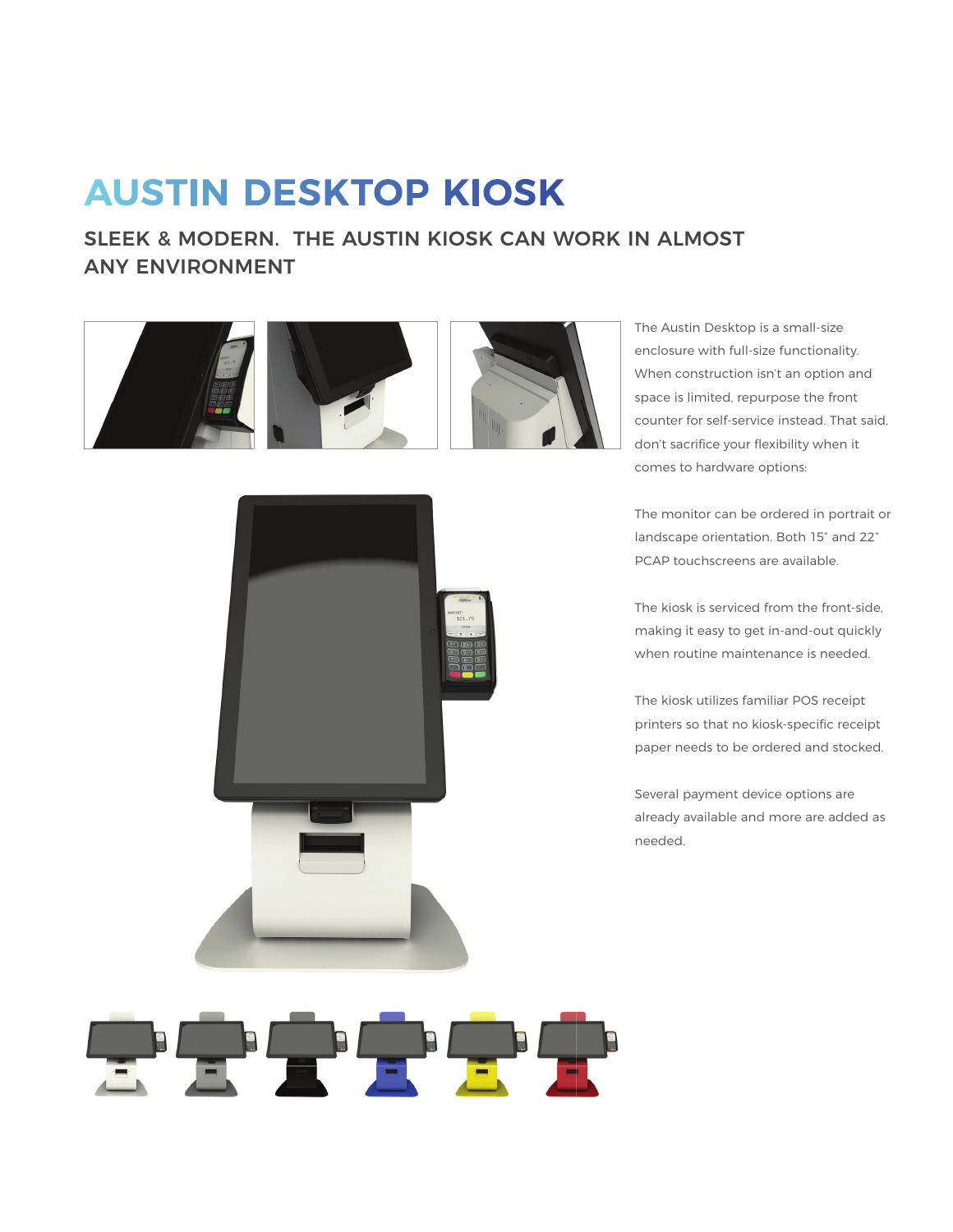# **A CLOSER LOOK**

## AT AUSTIN DESKTOP

#### STANDARD SPECS

- 5" or 22" All in One Computer
- Projective capacitive multi-touch touch sensor
- Durable powder coat paint finish
- 16 Gauge Galvanized Steel
- Security Locks
- Internal 6-outlet power strip w/ surge protection
- Topple resistant base plate with ability to bolt to ground

#### DIMENSIONS

Landscape Dimensions

- Width: 24.08"
- Height: 25.99"
- Depth: 15"
- Base plate: 16"w x 15"D

Portrait Dimensions

- Width: 16.21"
- Height: 28.34"
- Depth: 15"
- Base plate: 16"w x 15"D

#### OPTIONAL COMPONENTS

- 15" or 22" All in One Multi-Touch Computer (PCAP)
- Ingenico and Verifone payment devices
- Epson TM-t88VI receipt printer
- Star Micronics TSP650II
- Barcode Scanner 1D, 2D, PDF, and QR
- ID Card Scanner
- Loyalty / gift card scanner